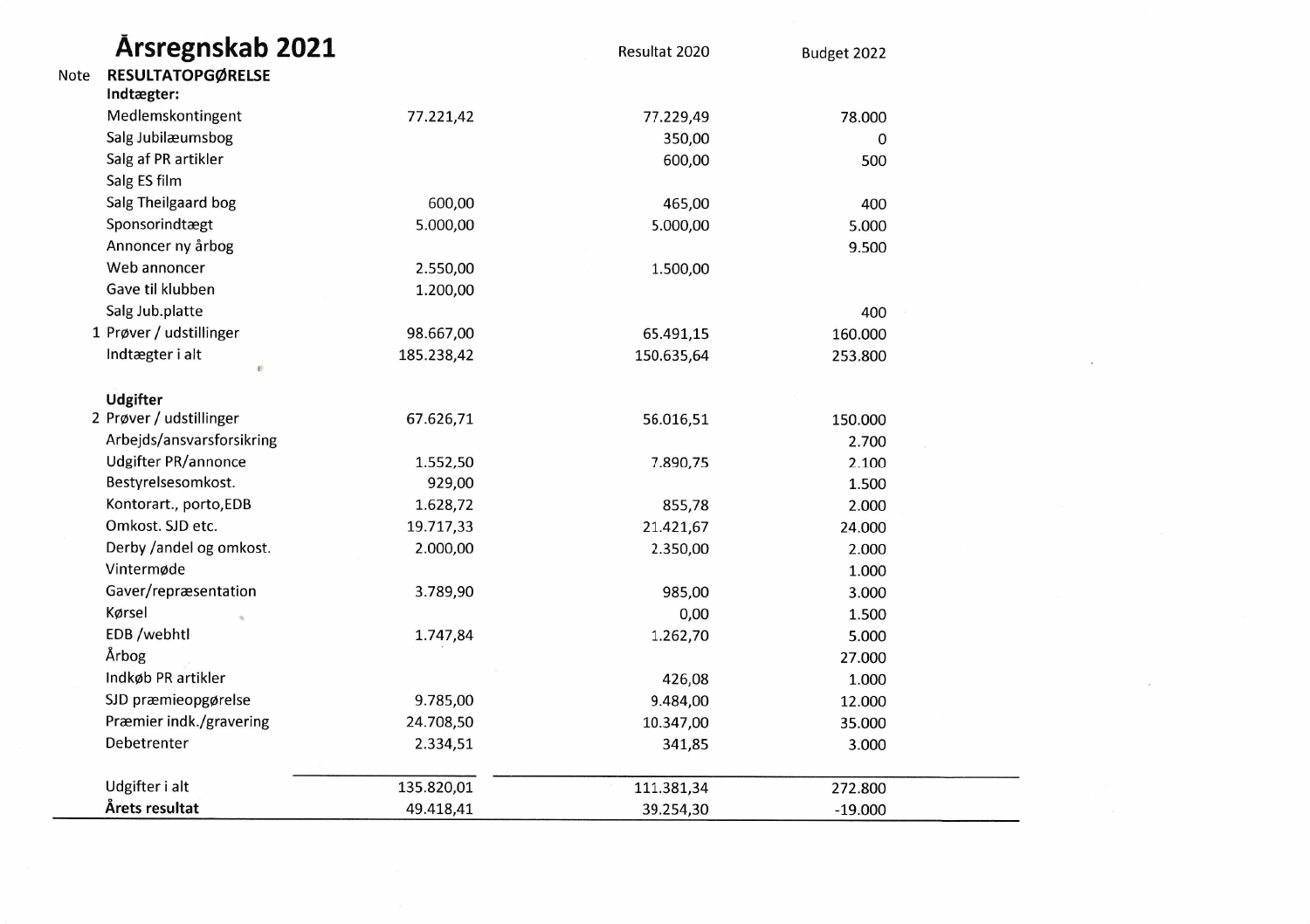**BALANCE**<br>**Aktiver:** 

Passiver:

|                     | 336.615,13<br>49.418,41                        | 386.033,54         | 386.033,54                      |       |                  | 19.213,70         | 395,00         | 16.955,00       | 3.413,00           | 3.791,85          | 58,00         | 1.350,00 | 266,66             | 5.600,00              | 1.962,50              | 12.500,00                  | 2.121,00                 | 67.626,71        | 31.040,29                    |
|---------------------|------------------------------------------------|--------------------|---------------------------------|-------|------------------|-------------------|----------------|-----------------|--------------------|-------------------|---------------|----------|--------------------|-----------------------|-----------------------|----------------------------|--------------------------|------------------|------------------------------|
|                     | Overf. Resultat indev. År<br>Egenkapital primo | Egenkapital ultimo | Afsat/skyldig<br>Passiver i alt |       | Udgifter prøver  | 2 Hovedprøve      | SJD udstilling | ESK Fam.weekend | App.prøve Sjælland | App.prøve Gørding | App.prøve Fyn | Racedyst | Rødhus arrangement | Terrænleje Hovedprøve | Brahetrolle messe Fyn | ESK Efterårs VK terrænleje | ESK Efterårsvinderklasse | Udgifter prøver  | Resultat prøver/udstillinger |
| 0,00                | 0,00                                           | 386.033,54         | 386.033,54                      |       |                  | 41.045,00         | 3.250,00       | 27.844,00       | 3.315,00           | 4.275,00          | 338,00        |          |                    |                       |                       |                            | 18.600,00                | 98.667,00        |                              |
| Div. Tilgodehavende | VJB82100003308944                              | VJB82100003308936  | Aktiver i alt                   | Noter | Indtægter prøver | ₩<br>1 Hovedprøve | SJD udstilling | ESK Fam.weekend | App.prøve Sjælland | App.prøve Gørding | App.prøve Fyn |          | Rødhus arrangement |                       |                       | Ustilling Fredriks         | ESK efterårsvinderklasse | Indtægter prøver |                              |
|                     |                                                |                    |                                 |       |                  |                   |                |                 |                    |                   |               |          |                    |                       |                       |                            |                          |                  |                              |

 $\ddot{\phantom{1}}$ 

 $\overline{\phantom{a}}$